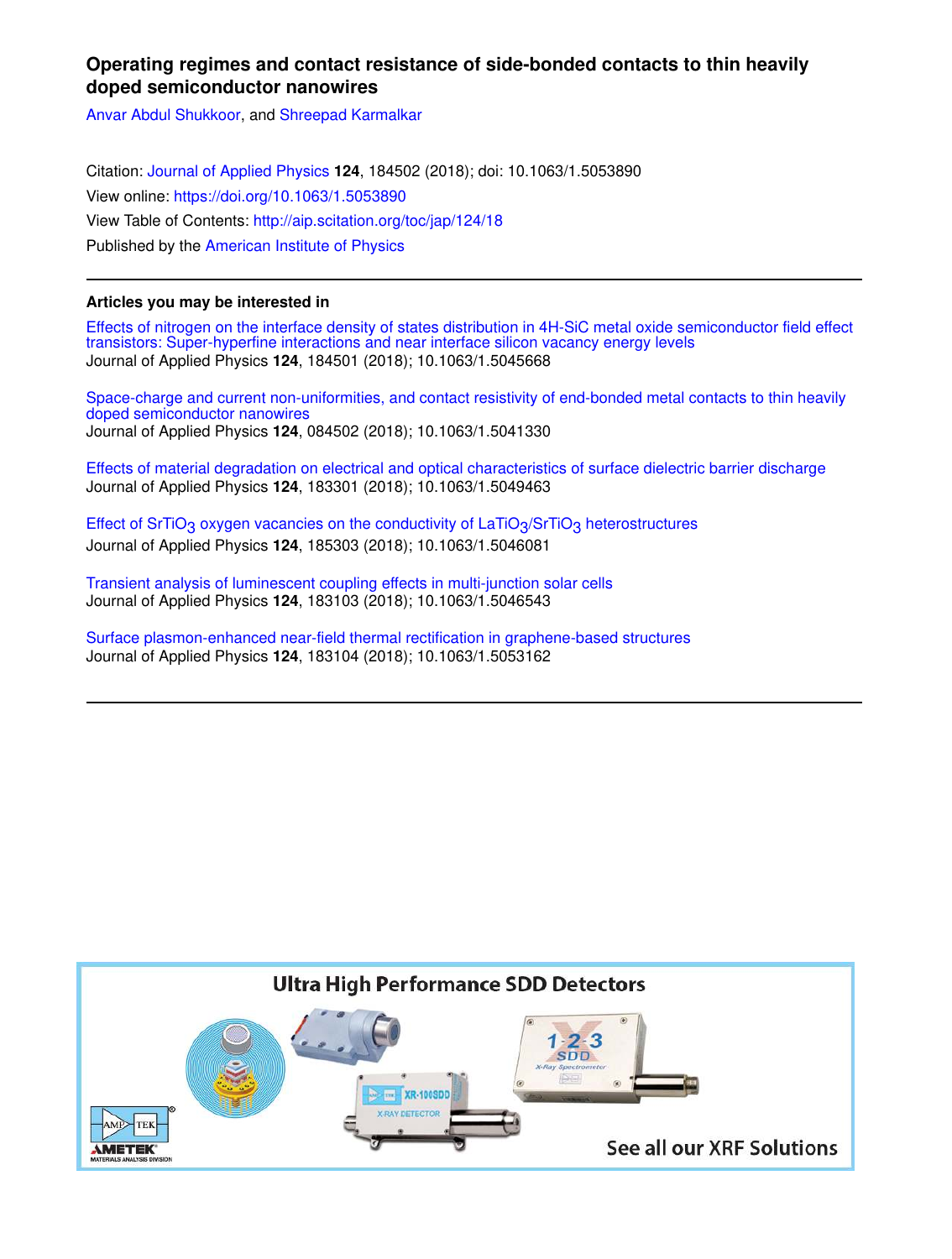

# Operating regimes and contact resistance of side-bonded contacts to thin heavily doped semiconductor nanowires

Anvar Abdul Shukkoor<sup>a)</sup> and Shreepad Karmalkar<sup>b)</sup>

*Department of Electrical Engineering, Indian Institute of Technology, Madras, Chennai 600036, India*

(Received 27 August 2018; accepted 24 October 2018; published online 13 November 2018)

In many nano-wire (NW) devices and during NW characterization, the contact is bonded on the surface or the *side* of the NW. The prior model of such *side-bonded* contacts assumes partial NW depletion and purely radial tunneling, both restricted to the contacted region. However, the real space-charge extends to the non-contacted NW, aided by the fringing field, and depletes the contacted NW fully for small NW radius, *R*. In addition, there are non-radial tunneling and generation-recombination near the contact edge. Supported by numerical calculations, the present work shows that when all the effects are included, different regimes of operation manifest in a side-bonded contact, and the space-charge and contact resistance can differ widely from prior predictions. Our calculations span contacts with barrier height,  $\phi_{b0} = 0.4$ –0.8 V on n-type silicon NWs of  $R = 7.5-20$  nm and doping  $N_d = 10^{18}-10^{20}$  cm<sup>-3</sup> and include the effects of dielectric confinement, NW length, surface defects, image force barrier lowering, and heavy doping. We find that a *side-bonded* contact gets fully depleted at the contact edge for  $N_d \leq \alpha_{FD} [4\varepsilon_s \psi_0 / qR^2]$ , where  $\psi_0$  = contact potential and  $\alpha_{FD}$  = 0.73 (0.88) for air (SiO<sub>2</sub>) ambient. Furthermore, the behavior of a *side-bonded* contact approaches that of an *end-bonded* contact for  $N_d \le \alpha_{EB}[4\varepsilon_s\psi_0/qR^2]$ , where  $\alpha_{EB} = 0.16$  (0.30), while surface space-charge widths in the two contacts match over a much wider  $N_d$  range for  $SiO_2$  ambient. We express the radial depletion width in the NW as an explicit function of the contact potential based on an available implicit relation. *Published by AIP Publishing.* https://doi.org/10.1063/1.5053890

## I. INTRODUCTION

In nano-wire (NW) devices such as transistors and sensors, and during NW characterization, the contact metal can be bonded to either the *side* or the *end* of the NW<sup>1</sup> (see Fig. 1). The present paper deals with the operation of the side-bonded contact  $(SBC)^{2-12}$  and shows that, under certain conditions, it behaves like an end-bonded contact (EBC) studied in the literature, e.g., see Refs. 13–18.

Prior studies<sup>5,9–12</sup> of SBCs estimate their contact resistance, *RC*, based on the analytical Transmission Line Model (TLM). As per this model, the contacted NW is partially depleted and the depletion region is restricted to the contacted region; radially uniform current flows axially into the contacted NW; after entering the contacted region, the current decays over the transfer length as it tunnels radially into the contact [see Fig.  $2(a)$ ]. When NW radius, *R*, is small, the energy bands cannot bend much in the radial direction [see Fig.  $2(b)$ ], suppressing the radial tunneling and thereby raising *RC*. This model has several limitations, since in reality:

• Band bending from the contact edge in the axial direction is large enough to move the NW conduction band close to the metal Fermi level [see Fig.  $2(b)$ ], causing edge tunneling [see Fig.  $2(c)$ ].

- The space-charge due to the contact potential extends into the non-contacted NW, aided by the fringing field [see Fig. 2(d)].
- NWs with small *R*, made possible by technological advance, get fully depleted beneath the contact [see Fig.  $2(e)$ ] at lower doping,  $N_d$ , or higher intrinsic contact barrier height,  $\phi_{b0}$ .
- There is generation-recombination near the contact edge, since the effective lifetime,  $\tau_N$ , in the NW is reduced by orders of magnitude below the bulk lifetime,  $\tau_B$ , due to magnification of the surface recombination as per the formula<sup>16</sup>  $\tau_N = (\tau_B^{-1} + 2s/R)^{-1}$ , where *s* is the surface recombination velocity.

In this paper, we discuss the various operating regimes of an SBC arising from all the above effects. Furthermore, we calculate numerically space-charge widths and the current density associated with the contact and the  $R_C$  in these regimes and highlight conditions in which they differ significantly from those of the prior model. The calculations include the effects of dielectric confinement, NW length, surface defects, image force barrier lowering, and heavy doping. Using typical values from the recent literature, the contacts considered have the following parameter values:  $\phi_{b0} = 0.4 - 0.8$  V spanning NiSi, TiSi, ErSi<sub>x</sub>, YbSi<sub>x</sub>, PtSi, Al, and Pt contacts<sup>19–24</sup> to n-type silicon NWs with *R*<br> $\frac{25.28 \times 10^{-14} \text{ J}}{25.28 \times 10^{-14} \text{ J}} \times 10^{-18} \text{ J} \cdot \frac{20}{10^{-14}}$ down to<sup>25–27</sup> 7.5 nm and doping<sup>26,28,29</sup>  $N_d = 10^{18} - 10^{20}$  cm<sup>-3</sup> surrounded by air or  $SiO<sub>2</sub>$ , at 300 K.

We discuss the operating regimes and current phenomena in Sec.  $\mathbf{I}$  and the space-charge width, current density,

a)E-mail: anvar9101987@gmail.com

b)E-mail: karmal@ee.iitm.ac.in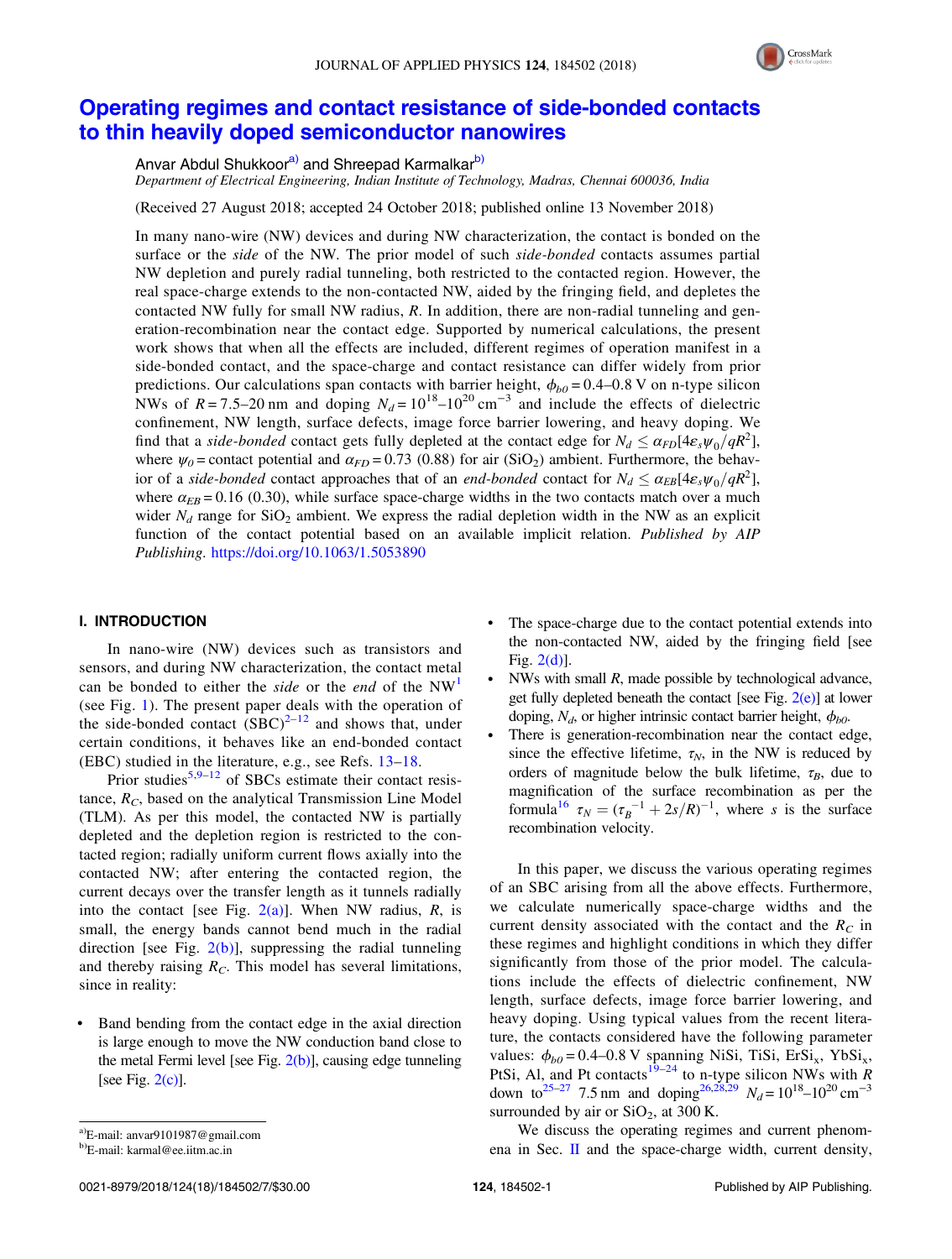

FIG. 1. (a) A side-bonded contact (SBC) and (b) the corresponding endbonded contact (EBC) studied in this work. Hatched areas are metal contacts.

and  $R_C$  calculations in Sec. III and we summarize the limitations of the prior model in Sec. IV.

## II. OPERATING REGIMES AND CURRENT PHENOMENA

The parameters of the SBC are *R*,  $N_d$ ,  $\phi_{b0}$ , and  $\tau_N$ , defined above, and the surface charge *QS*, NW (ambient) permittivity  $\varepsilon_s$  ( $\varepsilon_a$ ), NW length  $L_{NW}$  beyond the contact edge, and metal thickness  $t$  [see Fig. 1(a)]. We can identify the following three regimes of operation for the contact, based on its space-charge picture.

- *Partial depletion regime* [see Fig. 2(d)]: This occurs for high *R*, or high  $N_d$ , or low  $\phi_{b0}$ . In this regime, the space-charge region is characterized by a radial width *W<sup>r</sup>* under the contact and a fringing field dependent extension  $W<sub>S</sub>$  along the NW surface beyond the contact edge. The prior model<sup>5,9–12</sup> treated this regime alone, that too neglecting *WS*.
- *Full depletion regime* [see Fig. 2(e)]: This occurs for low *R*, or low  $N_d$ , or high  $\phi_{b0}$ . In this regime, the space-charge region is characterized by, apart from *WS*, a fringing field dependent extension *W<sup>A</sup>* along the NW axis beyond the contact edge; note the radial non-uniformity of the spacecharge edge reflected in  $W_A < W_S$ .
- *End bonded regime:* This is part of the full depletion regime, where a combination of low  $R$ , low  $N_d$ , and high  $\phi_{b0}$  results in large  $W_A$  which drops a large part of contact potential  $\psi_0$ . Consequently, the radial potential variation over the NW cross section at the contact edge becomes small enough to make this cross section approximately equi-potential. This causes the *SBC* to behave as an *EBC* shown in Fig.  $2(f)$ .

The current in the above regimes can be due to tunneling or generation-recombination, denoted by  $I_T$  and  $I_{GR}$ , respectively, as discussed in our prior work $13,18$  on EBC. The much higher space-charge width in a NW junction (as compared to a bulk junction) cuts down  $I_T$  but raises  $I_{GR}$ , which is further enhanced by the ultra low  $\tau_N$ . The sum  $(I_T + I_{GR})$  remains much higher than the thermionic emission, which can therefore be neglected.  $I_{GR}$  dominates at low  $N_d$  and high  $\phi_{b0}$  for which space-charge widths are large, while  $I_T$  dominates elsewhere. Hence, we anticipate that *IGR* will dominate in the low *N<sup>d</sup>* part of the end-bonded regime of SBCs with small *R* and high  $\phi_{b0}$ ;  $I_T$  would dominate elsewhere.  $R_C$  will increase



FIG. 2. (a) Current flow and metal electrode in the prior model of a sidebonded contact (SBC). (b) NW conduction band profile at the contact edge located at distance = 0, in the radial and axial directions; metal Fermi-level is at  $E_c = 0$ ;  $\Delta \phi$  represents image force barrier lowering. (c) Current flow (including the edge tunneling) and metal electrode in a real SBC. The spacecharge and field lines in a partially depleted SBC (d), in a fully depleted SBC (e), and in an end-bonded contact (f).

with  $N_d$  in the  $I_{GR}$  dominated regime and decrease in the  $I_T$ dominated regime for the following reasons: (i) *R<sup>C</sup>* is inversely proportional to the current and (ii) the space-charge width reduces as  $N_d$  is raised.

## III. SPACE-CHARGE WIDTH, CURRENT, AND CONTACT RESISTANCE

For  $R = 7.5$ , 10, 20 nm,  $\phi_{b0} = 0.4$ , 0.8 V, and SiO<sub>2</sub> or air ambient, we calculated the space-charge widths  $W_r$ ,  $W_A$ , and  $W_s$ , and the contact resistance  $R_c$  as a function of  $N_d$  in the range  $10^{18} - 10^{20}$  cm<sup>-3</sup>. We also examined the impact of surface charge<sup>30–32</sup>  $Q_s/q = \pm 3 \times 10^{11}$  cm<sup>-2</sup> and the shortening of the NW to<sup>5</sup>  $L_{NW}$  = 100 nm on  $R_C$ . The trends discussed below have been derived from the resulting large number of calculations, out of which some representative ones are given in the paper for illustration. The parameter values common to all calculations are as follows: metal contact thickness  $t = 350$  nm and length  $L<sub>C</sub> = 200$  nm (our results are unchanged for  $t > 350$  nm); tunneling effective mass<sup>21,33</sup>  $m = 0.3$   $m<sub>0</sub>$  and effective Richardson constant<sup>19</sup>  $A^* = 270 \text{ A cm}^{-2} \text{ K}^{-2}$  at  $T = 300$  K. For GR calculations, based on measurements,  $^{16}$ we chose  $s = 2.5 \times 10^5$  cm/s leading to  $\tau_N = 1.5$ , 2, 4 ps for *R* = 7.5, 10, 20 nm.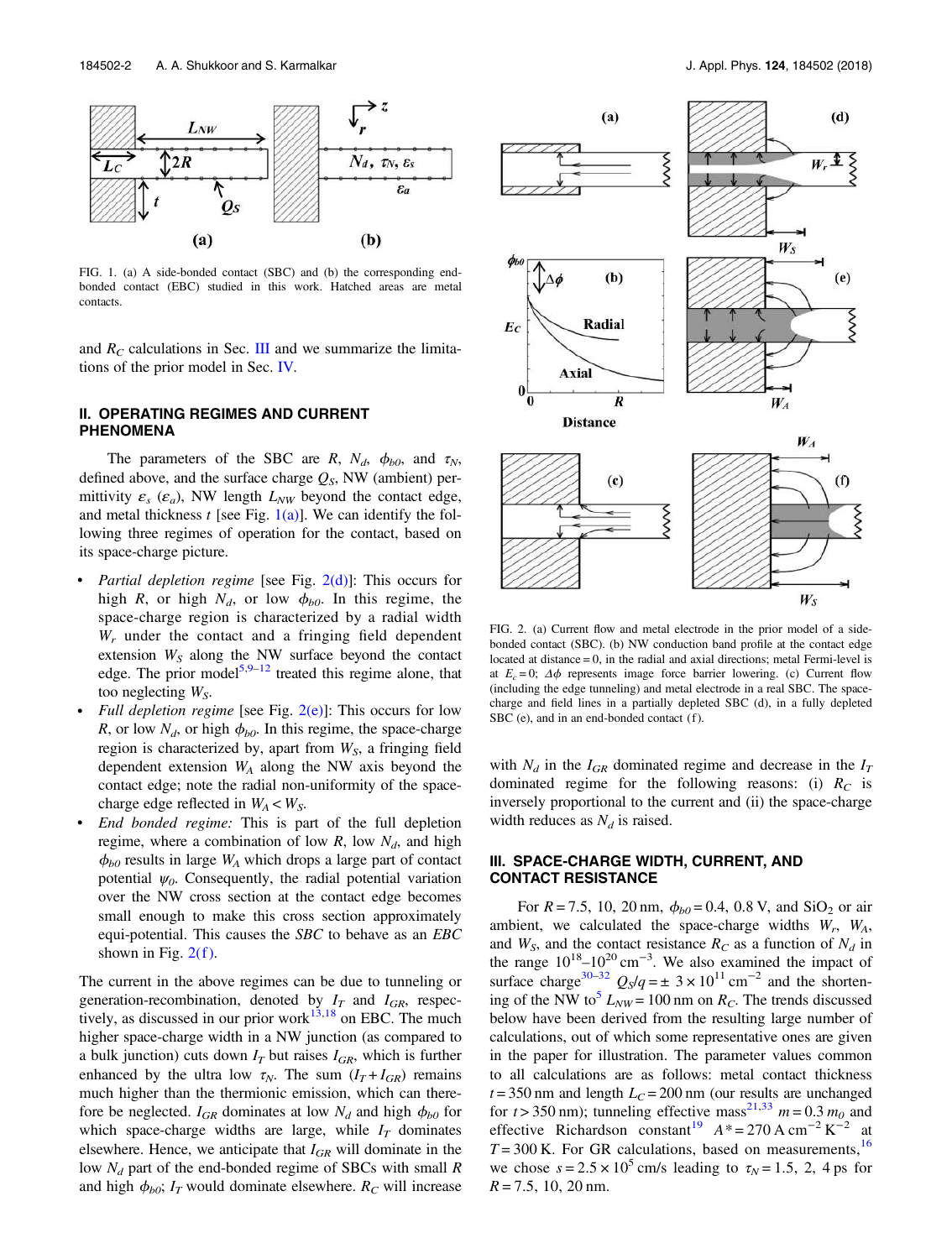Several publications<sup>12,26,34,35</sup> have established that the quantum confinement effects are negligible for  $R \ge 7.5$  nm. On the other hand, random dopant fluctuation can be neglected and uniform doping assumed in a critical volume of the NW, if the number *M* of dopants in this volume is  $\gg \sqrt{M}$ , i.e.,  $\sqrt{M} \gg 1$ . The reason for this is as follows. It is known that  $36$  the semiconductor processing introduces the dopants in random locations such that the actual number of dopant atoms in a semiconductor volume can lie between the limits  $M \pm \sqrt{M}$ , where *M* is the average number. Let *M* denote the number of dopants in the space-charge region of our NW junction. Calculations for the smallest  $R = 7.5$  nm yield  $39 < M < 2262$ , i.e.,  $6 < \sqrt{M} < 47$  for the range of  $N_d$ ,  $\phi_{b0}$ , and ambient dielectrics considered by us.

Since  $\sqrt{M} \gg 1$ , we are justified in assuming uniform doping in the space-charge region which governs the characteristics of the NW junction analyzed.

However, the dielectric confinement effects<sup>26,37,38</sup> and the heavy doping effects, namely, partial impurity ionization, impurity band formation, Fermi-Dirac statistics, and bandgap narrowing are relevant. Hence, our accurate calculations include these effects excluded in the prior model<sup>5,9–12</sup> with which our calculations are compared. Also, we derive an explicit equation for  $W_r$  in terms of  $\psi_0$  using an available equation<sup>10</sup> which is implicit.

#### A. Calculation methodology

Device simulation softwares have proved quite effective for calculating characteristics of nanowire devices.  $34,39$  We used TCAD SENTAURUS software<sup>40</sup> for all these calculations. The 2D cylindrical Poisson's equation and electron continuity equation with drift-diffusion current were solved numerically, both inside and outside the NW. Electron and hole densities at the metal-NW junction were obtained on the basis of the thermionic emission-diffusion theory including image force barrier lowering. The non-local electron tunneling model was employed, where the tunneling from a point along the shortest path to the contact is represented as a net generation rate in the electron continuity equation. The details of these equations, boundary conditions, methodology, and calibration with measured data are identical to those we employed earlier to study EBC and are given in our previous work.<sup>13,18</sup> Further calibration of our SBC simulations is achieved by demonstrating the agreement of the simulated *W<sup>r</sup>* with analytical calculations in Sec. II B, and the simulated current distributions with that of the prior model in Sec. II D. The prior model was implemented by utilizing the SENTAURUS software's option of simulating only the radial tunneling and turning off the fringing field by removing the surrounding dielectric.

#### B. Radial space-charge width

First, we discuss the derivation of the explicit equation for  $W_r$  in terms of  $\psi_0$ . Straightforward integration of Poisson's equation based on the depletion approximation of the space-charge leads to the following equation for  $\psi_0$  in

terms of  $W_r$  (e.g., see Ref. 10)

$$
\psi_0 = \frac{qN_d}{2\varepsilon_s} \left[ \frac{R^2 - (R - W_r)^2}{2} - (R - W_r)^2 \ln \left( \frac{R}{R - W_r} \right) \right]. \tag{1}
$$

We cast this equation in a normalized form in terms of the normalized potential  $u = (qN_dR^2/4\varepsilon_s)/\psi_0$  and the normalized depletion width  $y = W_r/R$  as

$$
u^{-1} = 1 + (1 - y)^2 \left[ \ln(1 - y)^2 - 1 \right],\tag{2}
$$

where  $qN_dR^2/4\varepsilon_s$  is the radial potential drop from the contact to NW center, under the depletion approximation, in a fully depleted NW so that  $0 \le y \le 1$  and  $u \ge 1$ . Rewrite the above as

$$
\frac{u^{-1}-1}{e} = \ln\left[\frac{(1-y)^2}{e}\right] \exp\left\{\ln\left[\frac{(1-y)^2}{e}\right]\right\}.
$$
 (3)

Considering that Lambert's *W* function<sup>41</sup>  $z = W(x)$  is defined as the solution of the equation  $x = z e^z$ , the solution of the above equation can be written as

$$
\ln\left[\frac{(1-y)^2}{e}\right] = W\left(\frac{u^{-1}-1}{e}\right). \tag{4}
$$

Since  $0 \le y \le 1$ , we have  $(1-y)^2 \le 1$  and so, LHS of the above equation is ≤−1; hence, we employ the *W*−<sup>1</sup> branch of Lambert's *W* function, and using  $e^z = x/z$ , solve for *y* from Eq.  $(4)$  as

$$
y = 1 - \sqrt{(u^{-1} - 1)/W_{-1} \left(\frac{u^{-1} - 1}{e}\right)},
$$
 (5)

where the term in the square root represents the undepleted NW region.

Figure  $3(a)$  compares the results of Eq. (5) with those of our numerical calculations, where we take  $W_r$  as the radial distance from the contact where the space-charge falls to 50% of its peak [see Fig.  $3(b)$ ]. The normalized form of Eq. (5) enables a compact representation of results for a wide range of *N<sub>d</sub>*, *R*, and  $\phi_{b0}$ . A good match is seen for  $W_r/R \le 0.75$ , confirming the soundness of our numerical calculations. However, for  $W_r/R > 0.75$ , at a given  $W_r$ , the numerically calculated



FIG. 3. (a) Normalized radial depletion width as a function of normalized contact potential. Lines represent Eq. (5) and points represent numerical calculations. (b) Radial distribution of the normalized space-charge corresponding to points 1 and 2 shown in (a). The solid line is numerical calculations and the dashed line is the depletion approximation. NW axis is at  $r = 0$ .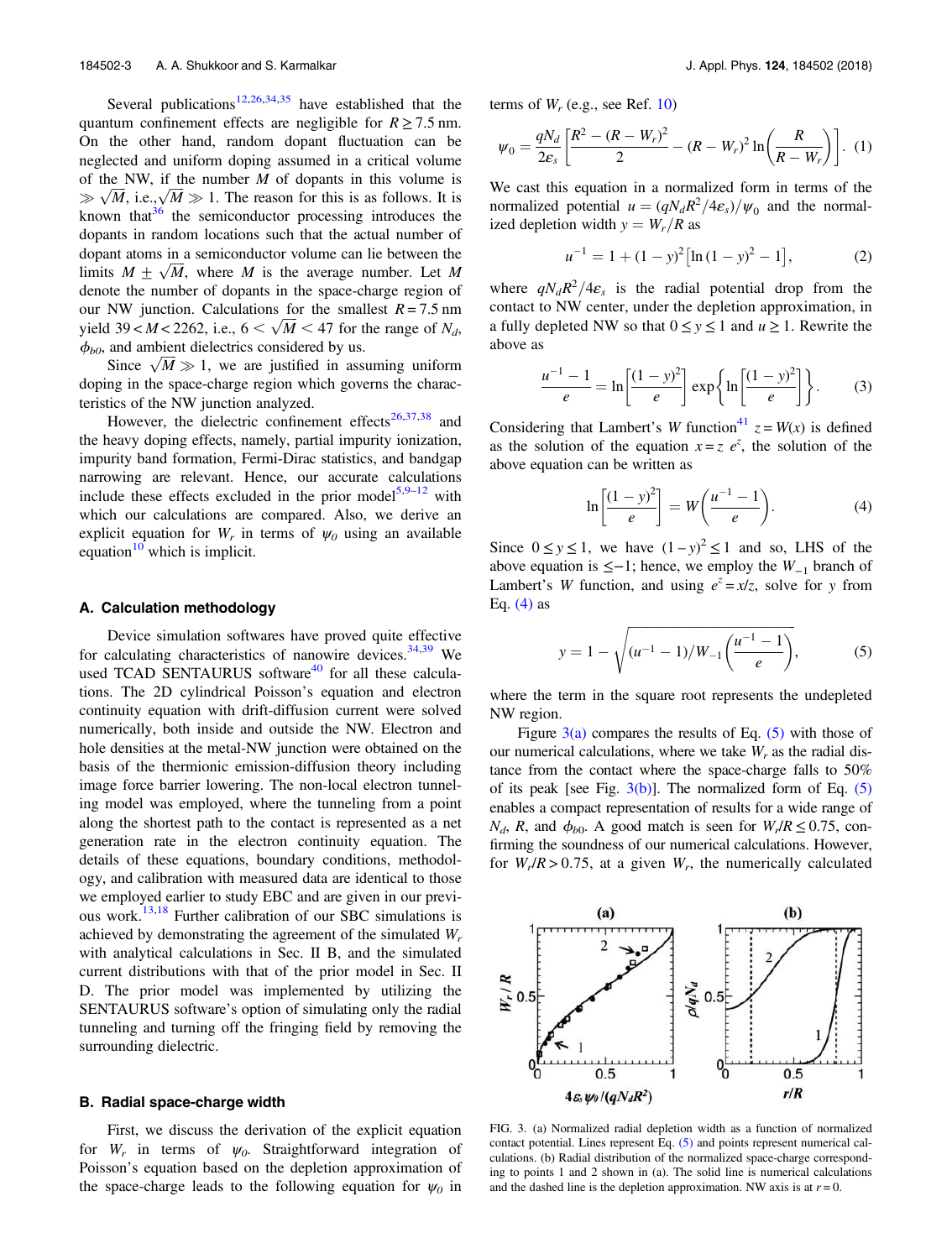$\psi_0$  is seen to be less than the analytically calculated one. The reason for this can be traced with the help of Fig.  $3(b)$ , where the solid curve is the numerically calculated spacecharge distribution and the dashed curve is its depletion approximation;  $W_r/R \le 0.75$  for curve 1 and  $W_r/R > 0.75$  for curve 2. The potential is related to the area under the spacecharge profile. Hence, the  $\psi_0$  across the solid and dashed curves can be compared based on the former's tail on either side of the latter. It is evident from such a comparison that the  $\psi_0$  across the solid and dashed curve 1 would be close, but the  $\psi_0$  across solid curve 2 would be less than that across the dashed curve 2.

Due to the above consequences of the tail in the actual space-charge distribution, ψ*<sup>0</sup>* required to fully deplete a NW contact by a purely radial field is  $\langle qN_dR^2/4\varepsilon_s$  predicted by the depletion approximation. In fact, extrapolation of the numerical results in Fig.  $3(b)$  shows that a purely radial field depletes the contact fully for  $N_d \leq 1.15[4\varepsilon_s\psi_0/qR^2]$ . This condition holds at the left edge of the contact [see Fig. 2(d)]. At the right edge, however, the field is non-radial and higher due to the curvature of the space-charge edge [see Fig. 2(d)]. This results in less *W<sup>r</sup>* for a given potential drop or  $W_r = R$  (full depletion) at a lower  $N_d$ . Hence, the  $N_d$  required to fully deplete the NW at the right edge and hence all along the contact length is given by  $N_d \leq \alpha_{FD} [4\varepsilon_s \psi_0 / qR^2]$ , where  $\alpha_{FD}$  turns out to be significantly less than 1.15 as explained below.

#### C. Surface and axial space-charge widths

Figure 4 gives the  $W<sub>S</sub>$  and  $W<sub>A</sub>$  derived as the axial distance from the right contact edge where the equilibrium spacecharge falls to 50% of its peak. Careful observation of all these plots reveals that as  $N_d$  is raised,  $W_A$  drops toward zero rapidly, i.e., the right edge of the contact enters the partial depletion regime, for  $N_d > \alpha_{FD} [4\varepsilon_s \psi_0 / qR^2]$ , where the empirical constant  $\alpha_{FDair}$  = 0.73 within 16% error and  $\alpha_{FDoxide}$  = 0.88 within 12% error. We have  $\alpha_{FDoxide} > \alpha_{FDair}$  because  $W_S$  is more and the space-charge edge curvature is less in  $SiO<sub>2</sub>$ in which the fringing field is stronger than that in air.

On the other hand, as  $N_d$  is reduced in the full depletion regime, *W<sup>A</sup>* and *W<sup>S</sup>* of the SBC increase and approach those of the EBC within 14% for  $W_A \ge 1.5R$ . This signifies entry of the contact into end-bonded regime. The simple intuitive condition  $W_A \ge 1.5R$  translates to  $N_d \le \alpha_{EB}[4\varepsilon_s\psi_0/qR^2]$ empirically, where  $\alpha_{EBair} = 0.16$  and  $\alpha_{EBoxide} = 0.30$ . We have  $\alpha_{EBoxide} > \alpha_{EBair}$  since the stronger fringing field in SiO<sub>2</sub> enables achievement of the required  $W_A = 1.5R$  at a higher  $N_d$ than in air. It is noteworthy that for  $SiO_2$  (air) ambient,  $W_S$ versus  $N_d$  behavior of the SBC follows that of the EBC within 20% (40%) even beyond the end-bonded regime, the difference being maximum at  $N_d = 1 \times 10^{20} \text{ cm}^{-3}$ .

## D. Contact resistance of contacts with long NWs

Consider the region  $N_d \le 3 \times 10^{18} \text{ cm}^{-3}$  in high  $\phi_{b0} = 0.8 \text{ V}$ contacts, where  $R_C$  increases for  $R = 7.5$  nm (SiO<sub>2</sub>) and decreases slowly for  $R = 7.5$  nm (air) and for  $R = 10$  nm  $(SiO<sub>2</sub>)$  [see Figs.  $5(a)$ – $5(c)$ ]. We identify this region as GR dominated and all other decreasing  $R_C$  regions as tunneling dominated following the description of the *R<sup>C</sup>* behavior provided in Sec. II.

The *R<sup>C</sup>* values of a SBC match with those of EBC in the GR dominated portion of the end-bonded regime.



FIG. 4. Surface and axial space-charge widths—*W<sup>S</sup>* and *W<sup>A</sup>* as a function of doping, *N<sup>d</sup>* . Lines correspond to side-bonded contact and points to end-bonded contact. The solid line and solid circles—*WS*; the dashed line and open squares—*WA*. Fully ( partially) depleted regime lies to the left (right) of the upward arrow. End-bonded regime lies to the left of the downward arrow.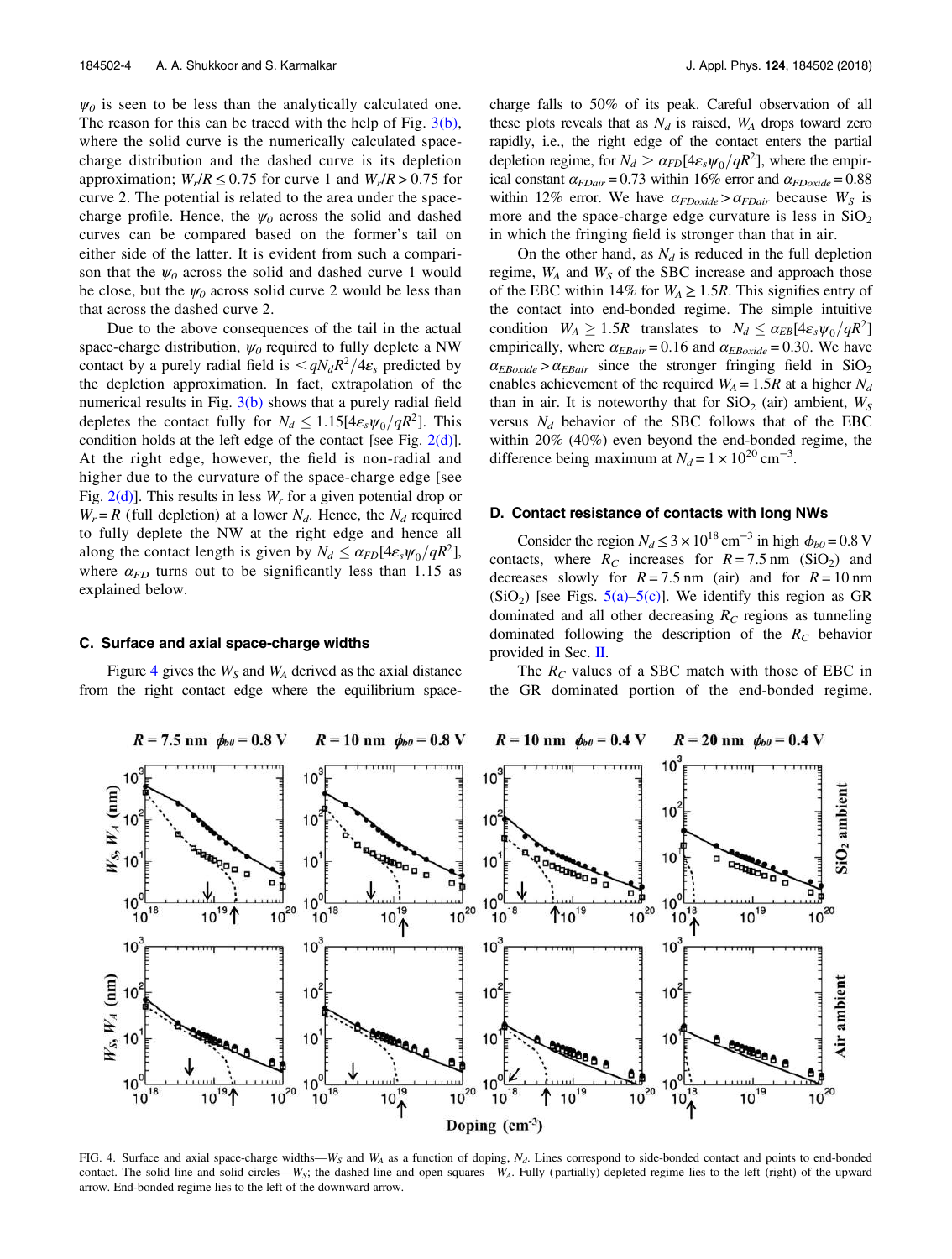

FIG. 5. (a)–(c) Contact resistance,  $R_C$ , as a function of doping,  $N_d$ . Lines correspond to side-bonded contacts; solid (starred) lines are for SiO<sub>2</sub>(air) ambient; dashed lines represent approximate calculations which exclude all the effects other than purely radial tunneling and image force barrier lowering. In (a) and (b), points correspond to  $R_C$  of end-bonded contacts in the end-bonded regime of the side-bonded contact defined in Fig. 4; solid circles (open squares) are for SiO<sub>2</sub> (air) ambient. (d) The effect of  $Q_S$  on  $R_C$  of a thin NW. Solid (dashed) line is for  $\phi_{b0} = 0.8$  V (0.4 V). Tunneling mass = 0.3 *m*<sub>0</sub> and  $T = 300$  K.

However, these values may differ in the tunneling dominated portion of the end-bonded regime, e.g., for  $N_d = 4 \times 10^{18}$  cm<sup>-3</sup>,  $R = 10$  nm,  $\phi_{b0} = 0.8$  V, and SiO<sub>2</sub>,  $R_C$  of the SBC is 8 times smaller than that of the EBC. The reason for this is as follows. Though the charge conditions near the space-charge edge are almost the same for the two contacts [see  $W_A$ ,  $W_S$  in Fig. 4 or potential lines of Fig.  $6(a)$ ], deep inside, the field at the right edge of the SBC is much higher than that at the end-bonded junction [see Figs.  $6(a)$  and  $6(b)$ ]. This increases the tunneling rate at the former location significantly [see Fig.  $6(c)$ ]. Since tunneling is sensitive to the field, the current in the SBC is higher. On the other hand, the GR current in the side-bonded contact and EBC are almost the same in the GR dominated regime, because the GR occurs in the non-contacted region a little away from the contact edge [see Fig.  $6(d)$ ]. At this location, the potential distributions in the SBC and EBC are almost the same and radially uniform [see Fig.  $6(a)$ ] causing the GR rate and hence  $R_C$  in the two contacts to resemble strongly.

In Figs.  $5(a)$ – $5(c)$ , we compare the accurate  $R_C$  calculations with the approximate results obtained by excluding all the effects other than purely radial tunneling and image force barrier lowering. The accurate and approximate results are quite close for  $\phi_{b0}$  = 0.4 V, but the discrepancy between them increases with  $\phi_{b0}$  and the following are observed at  $\phi_{b0} = 0.8$  V.

- For air ambient, accurate  $R_C$  calculations can be lower by two orders of magnitude, bringing out the strong role of edge tunneling.
- A change of ambient dielectric from air to  $SiO<sub>2</sub>$  can increase  $R_C$  by more than an order of magnitude, bringing out the strong influence of the fringing field. Interestingly, it is this neglected field which causes the above two calculations for  $SiO<sub>2</sub>$  ambient to come close, by increasing the *WS*, which suppresses the edge tunneling and makes the field near the right edge of the contact more radial.
- Near  $N_d = 1 \times 10^{18}$  cm<sup>-3</sup> and  $R = 7.5$  nm, a combination of GR current and high  $W<sub>S</sub>$  due to the fringing field are seen to lower the  $R_C$  by >1 order of magnitude.



(a) Equi-potential lines



(b) Electric field distribution



FIG. 6. Internal pictures of a side-bonded contact (SBC) and end-bonded contact (EBC) for  $R = 10$  nm,  $\phi_{b0} = 0.8$  V, SiO<sub>2</sub> ambient, tunneling mass = 0.3  $m_0$ , and  $T = 300$  K. Doping  $N_d = 4 \times 10^{18}$  cm<sup>-3</sup> in (a)–(c) and  $1 \times 10^{18}$  cm<sup>-3</sup> in (d). Hatched areas are metal contacts.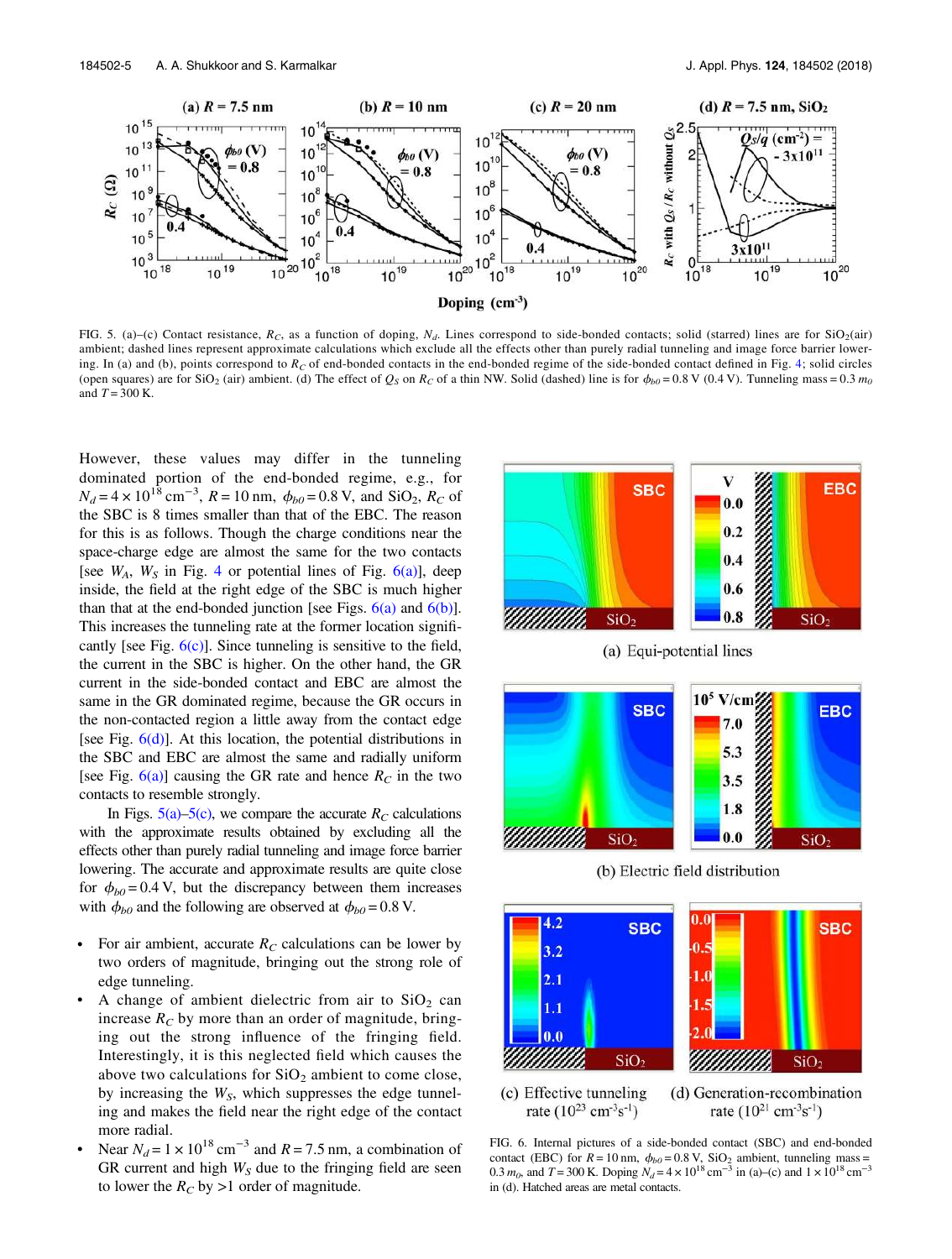#### E. Impact of surface charge and NW length

We study the impact of  $Q_S$  in contacts with  $R = 7.5$  nm since this impact would be more on thinner NWs. The doping dependence of the ratio of  $R_C$  with  $Q_S$  to  $R_C$  without  $Q<sub>S</sub>$  given in Fig.  $5(d)$  can be explained as follows. The ratio  $\rightarrow$  1 for  $N_d \rightarrow 10^{20}$  cm<sup>-3</sup> since heavy doping effectively screens  $Q_s$ . A +ve  $Q_s$  reduces the space charge width in an n-type NW and hence reduces tunneling dominated *R<sup>C</sup>* and increases GR dominated  $R_C$ . That is why for +ve  $Q_S$ , the ratio is <1 over the tunneling dominated regimes, namely, the entire *N<sub>d</sub>* range for  $\phi_{b0} = 0.4$  V and  $N_d > 2.5 \times 10^{18}$  cm<sup>-3</sup> for  $\phi_{b0}$  = 0.8 V; the ratio is >1 over the GR dominated regime  $N_d \le 2.5 \times 10^{18}$  cm<sup>-3</sup> for  $\phi_{b0} = 0.8$  V; the shapes of the curves is a consequence of these constraints. The curves for  $-$ ve  $Q<sub>S</sub>$  display exactly the opposite behavior.

The NW length may be as short as  $L_{NW} = 100 \text{ nm}$  in practical contacts. Figure 4 shows that  $W_s$  > 100 nm in contacts with  $\phi_{b0} = 0.8$  V for  $R = 7.5$ –10 nm and SiO<sub>2</sub> at lower *Nd*. Hence, shortening the NW to 100 nm in these contacts reduces their space-charge width. This reduces GR but raises tunneling and affects their  $R_C$ . These contacts are seen to operate in the end-bonded regime. Our calculations show that changes in their  $R_C$  are indeed along the lines of EBCs discussed in our prior work.<sup>18</sup> At  $N_d = 10^{18} \text{ cm}^{-3}$  where  $W_s$  is maximum, for  $SiO<sub>2</sub>$ , the *R<sub>C</sub>* rises by a factor of 2.2 (1.4) for  $R = 7.5$  (10) nm at  $\phi_{b0} = 0.8$  V where the GR current dominates and falls by a factor of 1.13 for  $R = 7.5$  nm,  $\phi_{b0} = 0.4$ V where the tunneling dominates. These short NW results correspond to a structure wherein on the side opposite to the metal contact, the NW (of length  $L_{NW}$ ) is terminated by a wide n+ substrate (doping =  $5 \times 10^{20}$  cm<sup>-3</sup>) on which the NW is realized.<sup>18</sup> Analysis of this simple structure can give a feel for the behavior of a NW contact which is a part of a device, e.g., contact to the ungated portion of a NW FET; in this case, other parts of the device limit the portion of the NW which can be influenced by the surrounding field from the contact.

#### F. Current distribution

Further insight into the operation of a SBC is gained by comparing the distribution of the axial current density, *JZ*, obtained from accurate calculations with that obtained from approximate calculations wherein all the effects other than purely radial tunneling and image force barrier lowering are excluded. By way of example, Fig.  $7(a)$  shows such calculations of  $J_Z$  along the NW axis, *z*, and Fig. 7(b) along the NW radial direction, *r*, for a contact operating in the partial depletion regime assumed in the prior model.

In Fig.  $7(a)$ , the linear variation of  $J_z$  in the contacted region is in accordance with the prior model. This is because the prior model<sup>9</sup> predicts an exponentially decaying  $J_Z$  with  $z$ with a characteristic length called the transfer length, *LT*, for  $L_C \gg L_T$ ; this decay becomes approximately linear for  $L_C \ll L_T$ . Indeed, purely radial tunneling simulations for  $L_C$  = 10  $\mu$ m long contact showed an exponential decay of *J<sup>Z</sup>* within the contacted region away from the contact edge with  $L_T = 1.6 \,\mu\text{m}$  which is  $>> L_C = 200 \,\text{nm}$  employed in Fig. 7. This agreement of our purely radial tunneling



FIG. 7. Distribution of the axial current density in a tunneling dominated SBC operating in the partial depletion regime;  $R = 10$  nm,  $N_d = 2 \times 10^{19}$ cm<sup>-3</sup> ,  $\phi_{b0}$  = 0.8 V, air ambient, tunneling mass = 0.3  $m_0$ , and  $T = 300$  K. Solid line represents accurate calculations, and dashed line approximate calculations which exclude all the effects other than purely radial tunneling and image force barrier lowering. (a) Distribution along the NW axis; the contact exists for  $z \le 0$ . (b) Radial distributions in the contacted and non-contacted regions;  $r = 0$  represents NW axis and the upward arrow is the depletion edge as per Eq.  $(5)$ .

simulations with the prior model confirms the soundness of our numerical calculations.

Figures  $7(a)$  and  $7(b)$  show that in the non-contacted region, *J<sup>z</sup>* is approximately uniform over the NW length and cross section. However,  $J_z$  is highly non-uniform over the NW cross section in the contacted region. The fact that in the contacted region the accurate  $J_z$  is lower than that in the prior model is an evidence of the propagation of the effects of the fringing field into this region. The  $J_z$  of the prior model falls from the contacted to non-contacted region to conserve the current in the presence of an increase in the conduction area from  $\pi (R - W_r)^2$  to  $\pi R^2$ . In contrast, the accurate  $J_Z$  increases under the same conditions due to the edge tunneling (into the non-contacted region) which is ∼6 times the radial tunneling of the prior model.

#### IV. LIMITATIONS OF THE PRIOR MODEL

Figure 4 shows that, in an SBC, the space-charge extension into the non-contacted region is significant in all regimes of operation and can be as high as that in an EBC. The prior model neglected this effect. As regards the contacted region, the prior model based on the depletion approximation gives the potential drop for fully depleting a NW as  $qN_dR^2/4\varepsilon_s$ . However, we showed in Sec. III B that even when the field is purely radial, this potential drop is lower by a factor of 1.15 due to the tail in the space-charge region; this applies to the left edge of the contact [see Fig.  $2(d)$ ]. On the other hand, we showed in Sec.  $III$  C that near the right edge of the contact afflicted by space-charge curvature effects or field crowding, this potential drop is higher by a factor of  $1/\alpha_{FD} = 1.37$  (1.12) for air (SiO<sub>2</sub>) ambient.

Consider the approximate calculations of Figs.  $5(a)$ – $5(c)$ in the partial depletion regime defined in Fig. 4. These are obtained by excluding all the effects other than purely radial tunneling and image force barrier lowering and correspond to the prior model which assumed the SBC to be partially depleted. Based on the comparison of accurate  $R_C$  calculations with the approximate calculations given in Sec. III D,